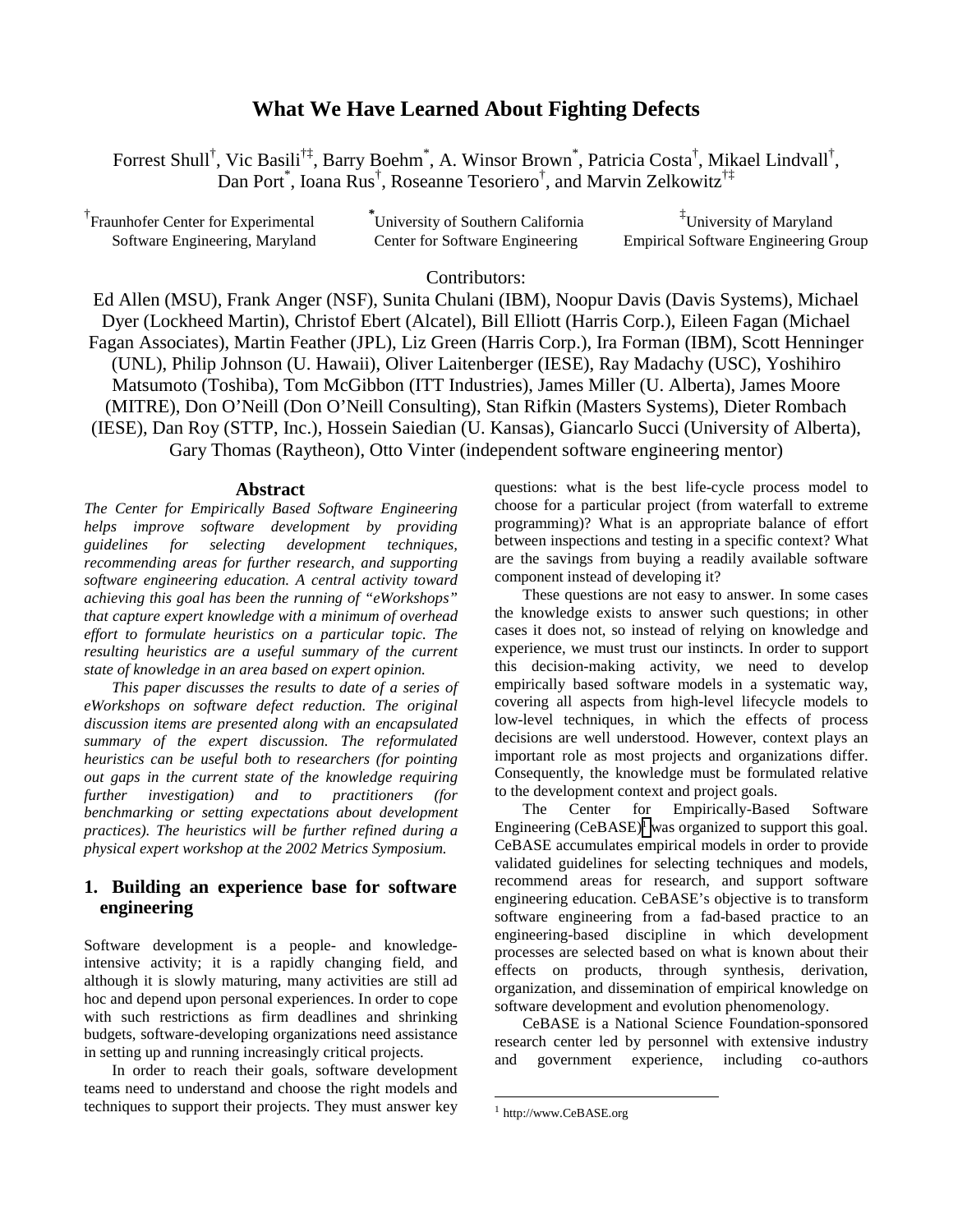Professors Barry Boehm (University of Southern California) and Victor Basili (University of Maryland and Fraunhofer Center for Experimental Software Engineering – Maryland). CeBASE collects, documents, and disseminates knowledge on software engineering gained from experiments, case studies, observations, and real world projects. While some of this empirical knowledge might be well known by the community, it has not yet been documented. Although this knowledge is believed to be generally applicable, the effects of its application have never been systematically investigated making it difficult to discern when it is useful. Some of this knowledge is distributed among many individuals, which means that we need to gather the pieces together and facilitate the collection and management of collective knowledge. The initial focus of CeBASE is on two high-leverage areas of software engineering, defect reduction and COTS based development.

# **2. Collecting expert knowledge on defect reduction**

This paper describes the process and results to date of building up our understanding of what is currently understood about defect reduction in software development.

 The goal of this work is to create a set of heuristics that represent what experts in the field consider to be the current state of understanding about the topic. To seed the discussion, a set of statements were proposed by Barry Boehm and Vic Basili in a "top-10" list that attempted to capture 10 useful and commonly accepted statements about the phenomena of software defects: the cost and effort associated with defects, the impacts of defects on software quality, and effective methods for reducing defects. CeBASE then sponsored a series of events to test, collect data on, and ultimately refine those statements. This series of events consisted of several eWorkshops followed by a physical capstone meeting at the Metrics Symposium, 2002, in Ottawa, Canada. Most participants in these events are experts in their respective domain. Our lead discussants (workshop leaders) formed part of the CeBASE team that interacted with an international group of invited participant experts.

 Meetings among experts discussing their findings and recording their discussions are a classical method for creating and disseminating knowledge. By analyzing such discussions new knowledge can be created and the results can be shared. This is generally achieved by holding workshops. Workshops, however, possess limitations: 1) experts are spread all over the world and would have to travel, and 2) workshops are usually oral presentations and discussions, which are generally not captured for further analysis. To overcome these problems we designed the concept of the *eWorkshop*, using the facilities of the Internet.

 The eWorkshop is an on-line meeting, which replaces the usual face-to-face workshop. While it uses a Web-based chat-application, it is structured to accommodate the needs of a workshop without becoming an unconstrained on-line chat discussion. The goal is to synthesize new knowledge from a group of experts as an efficient and inexpensive method in order to populate the CeBASE experience base. The idea behind the eWorkshop was to use simple collaboration tools, thus minimizing potential technical problems and decreasing the time it would take to learn the tools. Simultaneously, we set up a process, a support team and control room to ensure that there would be as few disturbances as possible once the eWorkshop was running. To minimize disturbances during the meeting and to capture important information, we relied on a support team operating from a single control room. This support team consisted of the following roles: *moderator*, *director*, *scribe*, *tech support*, and *analyst*. The moderator was responsible for monitoring and focusing the discussion (e.g., proposing items on which to vote) and maintaining the agenda. Of the support team, only the moderator was an active participant in the sense that he contributed actual responses during the meeting. The director was responsible for assessing and setting the pace of the discussion. He decided when it was time to redirect the discussion onto another topic. As the discussion moved from one topic to another, the scribe highlighted the current agenda item and captured and organized the results displayed on the whiteboard area of the screen. When the participants reached a consensus on a particular item through a vote, the scribe summarized and updated the whiteboard to reflect the outcome. The contents of the whiteboard became the first draft of the meeting minutes. The analyst coded the responses according to the pre-defined taxonomy. The analyst entered one or more codes to categorize responses as they were entered. The tech support was responsible for handling any problems that might occur with the tools. For example, some participants accidentally closed their sessions and had difficulty logging into the meeting for a second time. The tech support assisted these participants in troubleshooting their problems

More details about the eWorkshop tool and processes can be found in [2].

# **3. Results to date**

During the series of three eWorkshops on defect reduction, participants contributed their own data and experiences on the topic, which resulted in the following types of results:

- Refinement: The consensus of the experts was that the original statement was generally true, but new considerations were introduced that represented a deepening of understanding. For example, the statement might be accepted but bounds were put on the circumstances under which it applied.
- Addition: The experts added new and related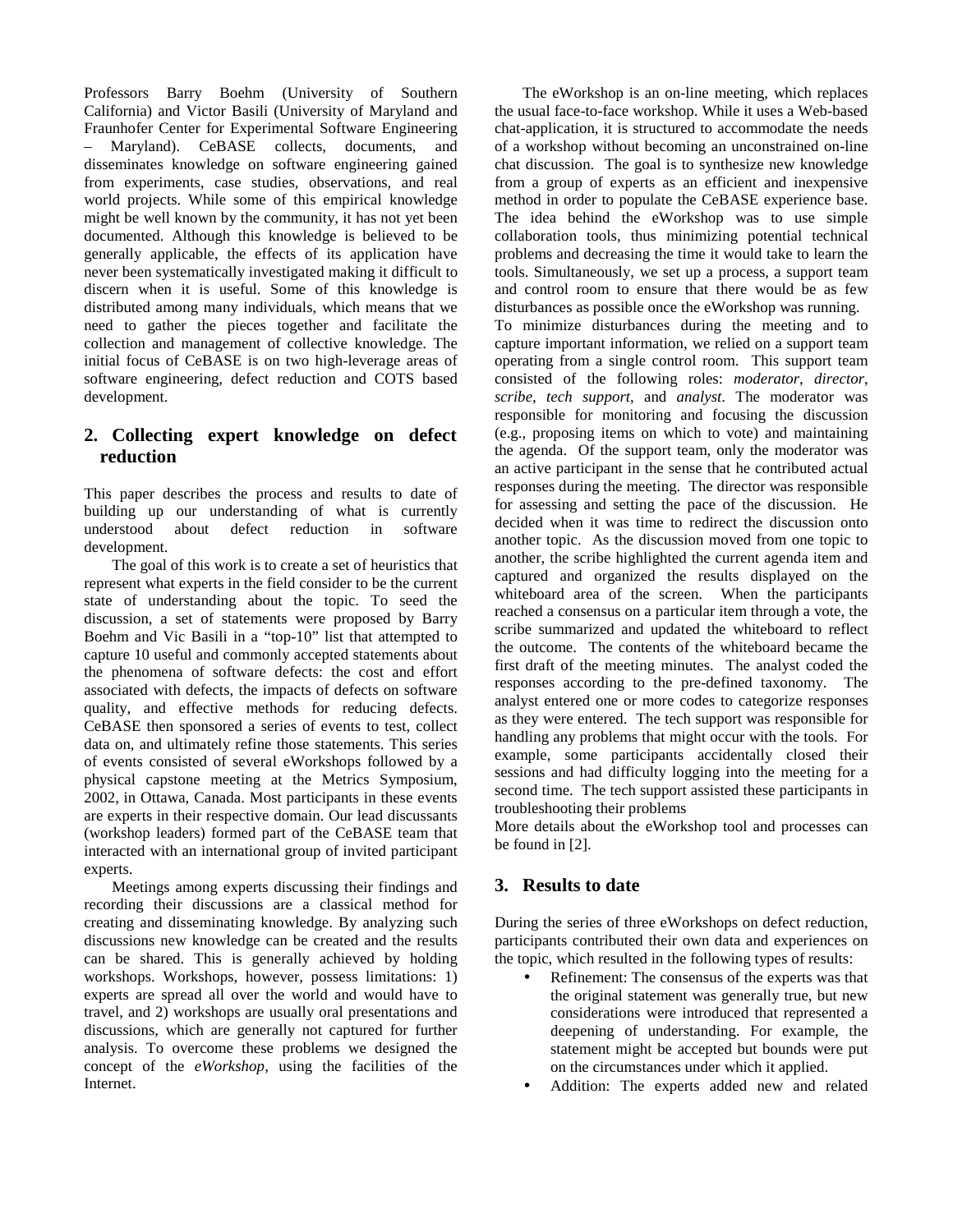hypotheses that had some support and broadened the understanding of the same general topic.

- Restatement: The experts felt that the statement was not accurate, and reformulated a statement that was more generally accepted.
- Meta-statement: The experts were not satisfied with the original statement but discussed why the current state of knowledge did not allow it to be reformulated.

 In the following sections, the original statements are presented along with a summary of the eWorkshop discussion concerning it. At the end of each section, the results of the discussion are summarized by the presentation of a new set of hypotheses or statements, organized using the following notation:

- *x*.1: Used to label a statement that is a refinement of the original statement *x.*
- *x*a: Used to label a statement that was added in response to statement *x.*
- x': Used to label a statement that re-states more accurately the topic addressed by original statement *x.*
- *x*m: Use to label a meta-statement concerning the current knowledge regarding statement *x.*

 Excerpts of the discussions are presented below, along with the resulting statements about software defects. The full discussion summaries can be found at the CeBASE web site.<sup>2</sup>

## **3.1 Effort to find and fix**

-

## **"Finding and fixing a software problem after delivery is often 100 times more expensive than finding and fixing it during the requirements and design phase."**

**Discussion:** General data were presented that supported an effort increase of approximately 100:1. Don O'Neill described data from IBM Rochester [10] in the pre-meeting feedback that found an increase in effort of about 13:1 for defect slippage from code to test and a further 9:1 increase for slippage from test to field (so, a ratio of about 117:1 from code to field). From Yoshihiro Matsumoto's experience in a software factory of 2600 IT workers, average rework time after shipment is 22.85 hours versus less than 10 minutes if the work had been done prior to shipment (a factor of 137:1). Other corroboration came from Ed Allen's experiences with a telecommunications client as well as Noopur Davis' experience.

 An important distinction that emerged was that the large effort multiplier holds for *severe* defects; many defects with lesser impact will not cost appreciably more to change after delivery than before.

Barry Boehm pointed out that the 100:1 factor was about right for critical defects on large projects, illustrated for example by the data from the Data Analysis Center for Software [11].

Sunita Chulani also agreed that this factor was consistent with her experience for severe defects.

 For non-severe defects, the effort multiplier was not nearly as large. Otto Vinter indicated that his data (which do not include requirements defects) show an approximately 2:1 relationship between after-shipment and before-shipment debugging effort: 14 hours after release versus 7.4 hours in testing before release. Barry Boehm said that the 2:1 relationship also held for the million-line CCPDS-R project done by TRW for the Air Force (described by Walker Royce [13]), in which early risk resolution and well-validated modular architecting were used to reduce early defects. Victor Basili also had data from NASA's Johnson Space Center, which didn't measure post-delivery defects but still showed that the effort multiplier associated with different defect types are different: the effort just to *find* a defect increased from

- 1.2 hours early in the project to 1.5 hours late in the project, for non-severe defects
- 1.4 hours early in the project to 3.0 hours late in the project, for severe defects.

 Other variables likely to have an impact were proposed, although no supporting data was available. Gary Thomas pointed out that post-shipment costs would be expected to be raised even further when a different organization than the one that developed the software is responsible for the maintenance of the system. Philip Johnson said that research has so far neglected development environments that do not fit into the "waterfall family" of development approaches. For example, in XP, requirements and implementation phases are so entwined that it no longer makes sense to talk about "early" vs. "late" phases of development.

**Result Summary:** EWorkshop participants generally agreed that finding and fixing software defects after delivery is much more expensive than fixing during early stages of development – for certain types of defects. A 100:1 increase in effort from early phases to post-delivery was a usable heuristic for severe defects, but for non-severe defects the effort increase was not nearly as large. However, this heuristic is appropriate only for certain development models with a clearly defined release point; research has not yet targeted new paradigms such as extreme programming (XP), which has no meaningful distinction between "early" and "late" development phases.

- **Item 1'. Finding and fixing a** *severe* **software problem after delivery is often 100 times more expensive than finding and fixing it during the requirements and design phase.**
- **Item 1.1. Finding and fixing** *non-severe* **software defects after delivery is about twice as expensive as finding these defects predelivery.**

<sup>2</sup> www.cebase.org/www/researchActivities/defectReduction/index.htm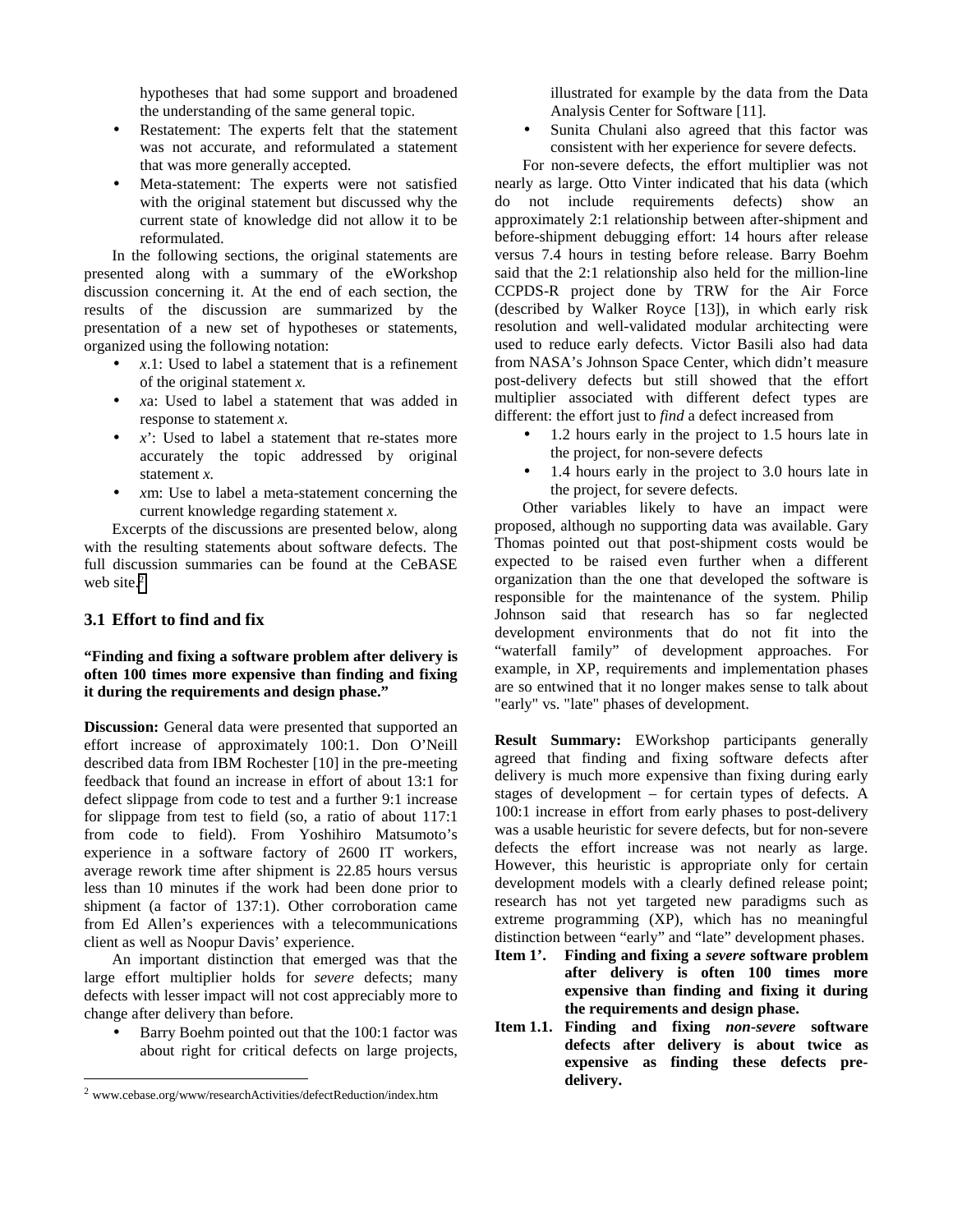## **3.2 Amount of avoidable rework**

## **"About 40-50% of the effort on current software projects is spent on avoidable rework."**

**Discussion:** Data in support of large amounts of rework on projects were cited by several participants:

- Vic Basili said that the 40-50% claim is borne out by the Cleanroom studies at NASA Goddard's Space Flight Center [1]
- Barry Boehm pointed out that Capers Jones' books (e.g. [9]) have data on rework costs, that indicate that the rework fraction goes up with the size of the project, and can go as high as 60% for very large projects.
- Don O'Neill submitted pre-meeting feedback data from the national benchmarking effort showing that the range across projects is wide, on the order of 20% to 80%.

 However, there was some agreement that highermaturity projects spend considerably less effort on rework. Brad Clark has published analyses of the effects of process maturity [6], in which the benefits at higher levels of maturity are traced mainly to the reduced rework effort.

- Gary Thomas, using data from Raytheon, cited a range of about 10-20% avoidable rework on higher-maturity projects.
- Barry Boehm said that some TRW projects, such as CCPDS-R, were also able to reduce rework effort down to 10-20%.

 Because of this disparity between high- and lowmaturity projects, Don O'Neill suggested that we should distinguish disciplined software engineering, structured software engineering, and ad hoc programming and seek to associate with each a characteristic level of effort spent on avoidable rework.

 In general, comparing rework costs across projects is dangerous because it can be defined in several different ways. (For one example, Vic Basili pointed out that the rework effort collected from the Software Engineering Laboratory (SEL) at NASA was measured as the effort required to make changes due to defect corrections.) Winsor Brown pointed out that, further complicating the comparison, is how one accounts for the defect: if a detailed design defect is introduced during testing, it might be counted as a "test" defect or a "design" defect (although in the latter case it would likely be much cheaper to fix than other design defects).

 But there are other potential rework measures for which researchers might not even be able to collect metrics, for example the rework that is found on volatile development teams, where people are often added or removed and as a consequence spend time relearning or redoing the same things.

Preventing defects and reducing rework is not free, but

Barry Boehm reported that at TRW it was found that early prevention effort (via reviews, inspections, and analysis tools) had a 5:1 or 10:1 payoff.

**Result Summary**: Most eWorkshop participants believed that significant amounts of effort are spent on avoidable rework. However, the data across many projects had a much wider range than the proposed 40-50%; on some projects cited, for example, it was as low as 10-20%. In general, it was felt necessary to distinguish different types of software engineering process so that we could examine the avoidable rework rates for different types of environments.

- **Item 2': A significant percentage of the effort on current software projects is typically spent on avoidable rework.**
- **Item 2.1: The amount of effort spent on avoidable rework decreases as process maturity increases.**

## **3.3 Defects causing rework**

## **"About 80% of the avoidable rework comes from 20% of the defects."**

**Discussion:** On this topic, little data was put forward. While most participants (Thomas, O'Neill, Rifkin, Allen, Basili) indicated they believed that most of the avoidable rework comes from a small number of defects, no data from personal experience was cited. Some confirmatory data from the SEL and from the work of Khoshgoftaar and Allen was described.

 Some time was spent trying to make definitions more clear. First, "rework" was defined broadly to include the effects of such things as changing operating systems, databases, or customer base; possibly also the reconfiguration of tools.

 Stan Rifkin suggested that the definition be refined by clarifying that "avoidable rework" is related to changes that are corrective (to mitigate the effect of defects) and performance-related (to improve system performance). A consensus then emerged that unavoidable rework was rework that came from other sources than defects, e.g. from adaptive, preventive, or user-requested changes to the code or architecture. Otto Vinter suggested to expand this definition by proposing that unavoidable rework could be caused by some defects that are simply too hard to prevent.

 Most of the discussion centered on suggesting what types of defects were most likely to cause disproportionately large amounts of rework. Barry Boehm said that in his experience one source of high-rework defects is "architecture-breakers:" defects whose fix requires you to significantly change the architecture, which then ripples into design and code changes.

 Stan Rifkin described his belief that it costs more to fix errors that are found "inappropriately" late in the process.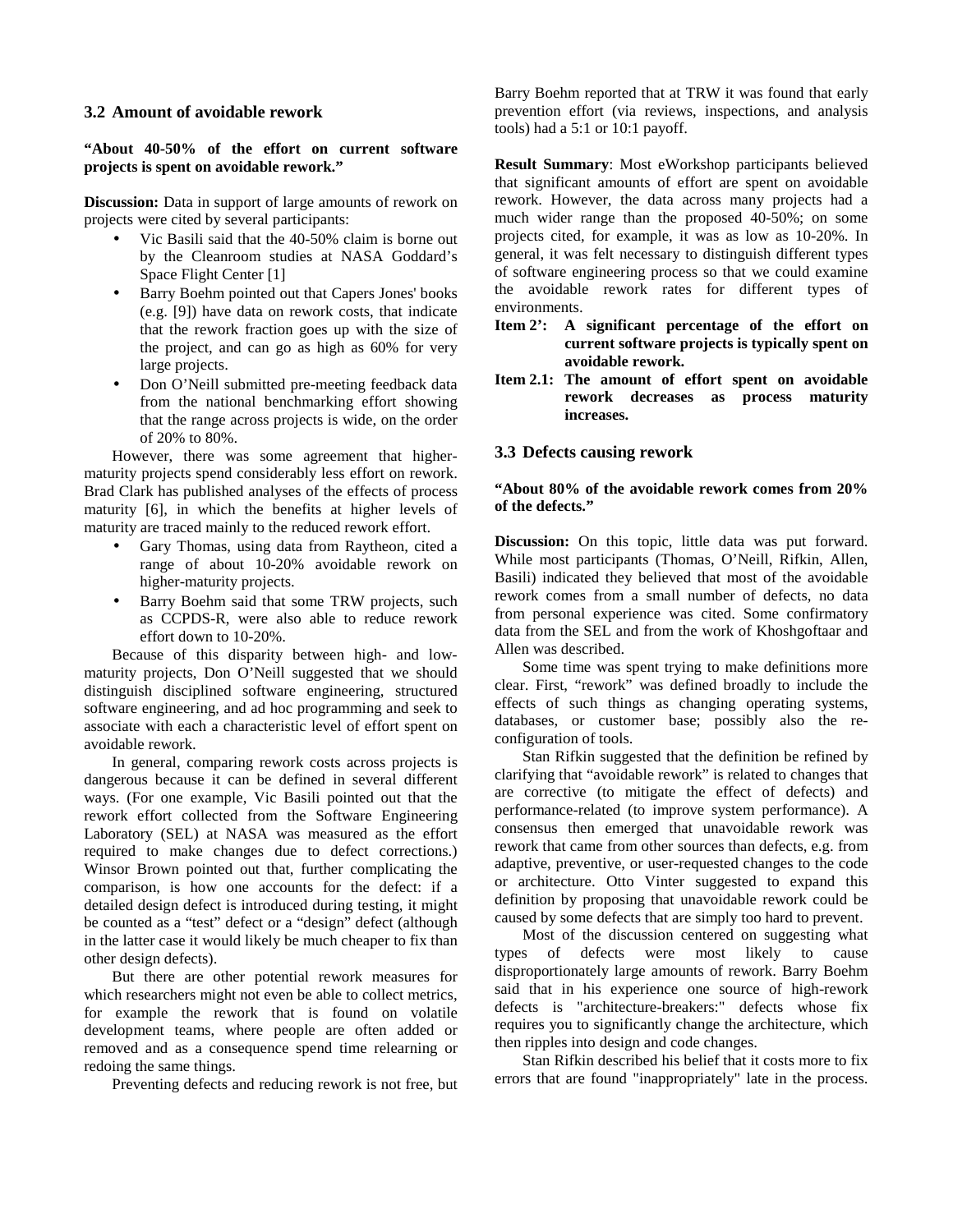For example, we ought to be finding and fixing function errors early in the cycle and timing errors later, so function errors that aren't found until the later stages will cause a higher amount of rework. Barry Boehm commented that IBM data (from Ram Chillarege's papers [5]) do indicate that some defects tend to be found earlier (e.g., function defects) and others tend to be found later (e.g., timing defects). Another implication of this is that timing defects are probably more expensive to fix than function defects, because they can't be found in earlier phases where fixing would be cheaper.

**Result Summary**: There was general agreement that relatively few defects tend to cause most of the *avoidable* rework on software projects. (However, it was clear that there is a significant amount of unavoidable rework as well that comes from such sources as adaptive maintenance. We need to spend more work on characterizing the types of rework and their causes.) There wasn't a lot of confirmatory evidence about the 80/20 rule, but there weren't any strong counterexamples either. In terms of the implications of this statement, there was a general consensus that characterizing high-rework defects would be worthwhile.

- **Item 3': Most of the avoidable rework comes from a small number of software defects, where avoidable rework is defined as work done to mitigate the effects of errors or to improve system performance.**
- **Item 3a: Some rework is simply unavoidable, for example, work arising from adaptive, preventive, or user-requested changes.**
- **Item 3.1: Defects causing high amounts of rework are likely to be those that are "architecturebreakers" or that are found "inappropriately" late in the development process.**

#### **3.4 Modules contributing defects**

**"About 80% of the defects come from 20% of the modules and about half the modules are defect free"** 

**Discussion**: Data collected during development showed that defects are widespread among modules before release. Don O'Neill had data from the National Software Quality Experiment<sup>3</sup> (NSQE) that showed that almost no modules pass through an inspection without some defects being found. Dan Roy had student and industrial data from TSP which indicated that only about 10% of modules should be considered defect-free at compile time, progressing to around 90% by system test.

When the decision was made to focus the discussion on defects resulting from failures occurring after software

-

delivery, the data submitted did tend to indicate that a majority of the defects come from relatively few modules. Aside from Dan Roy's TSP data showing that only 10% of the modules had any defects,

- Ed Allen cited studies of mature telecommunications products showing that only 10% of the modules that changed from one release to another contributed to user failures;
- Stan Rifkin recalled data from Nortel switches showing that 80% of the defects came from 20% of the most-changed modules;
- Christof Ebert said that data from Alcatel confirmed that 20% of modules contain about 40% to 80% of defects, depending on product line [8];
- Otto Vinter had data that 70% of defects come from 19% of modules.

Gary Thomas and Dan Roy (based on work on Landsat-D) also believed the heuristic to be true, although they had no hard data.

 However it was recognized that the 80/20 heuristic is not a hard and fast rule but varies based on environmental characteristics such as: development processes, quality goals, complexity and age of the system, and degree of reuse.

**Result Summary**: This statement should really be split into two parts. As to whether about 80% of the defects come from 20% of the modules, some supporting data was submitted and the general consensus is that this heuristic can be used as a general rule of thumb. However, it should not be assumed to be true for all systems, but varies based on environmental characteristics such as development processes and quality goals.

 On the second half of the statement, that half the modules are defect free, less data was submitted. Data from software inspections during development indicates that almost no modules are defect free; however post-release failure counts from an embedded system showed that about 40% of the modules contributed no defects.

- **Item 4': As a general rule of thumb, 80% of a system's defects come from 20% of its modules. However, the relationship varies based on environment characteristics such as processes used and quality goals.**
- **Item 4'': During development, almost no modules are defect-free as implemented.**
- **Item 4''': Post-release, about 40% of modules may be defect-free.**

## **3.5 Defects contributing downtime**

#### **"About 90% of the downtime comes from at most 10% of the defects."**

**Discussion**: The discussion began with a disparity of

<sup>3</sup> http://members.aol.com/ONeillDon/nsqe-results.html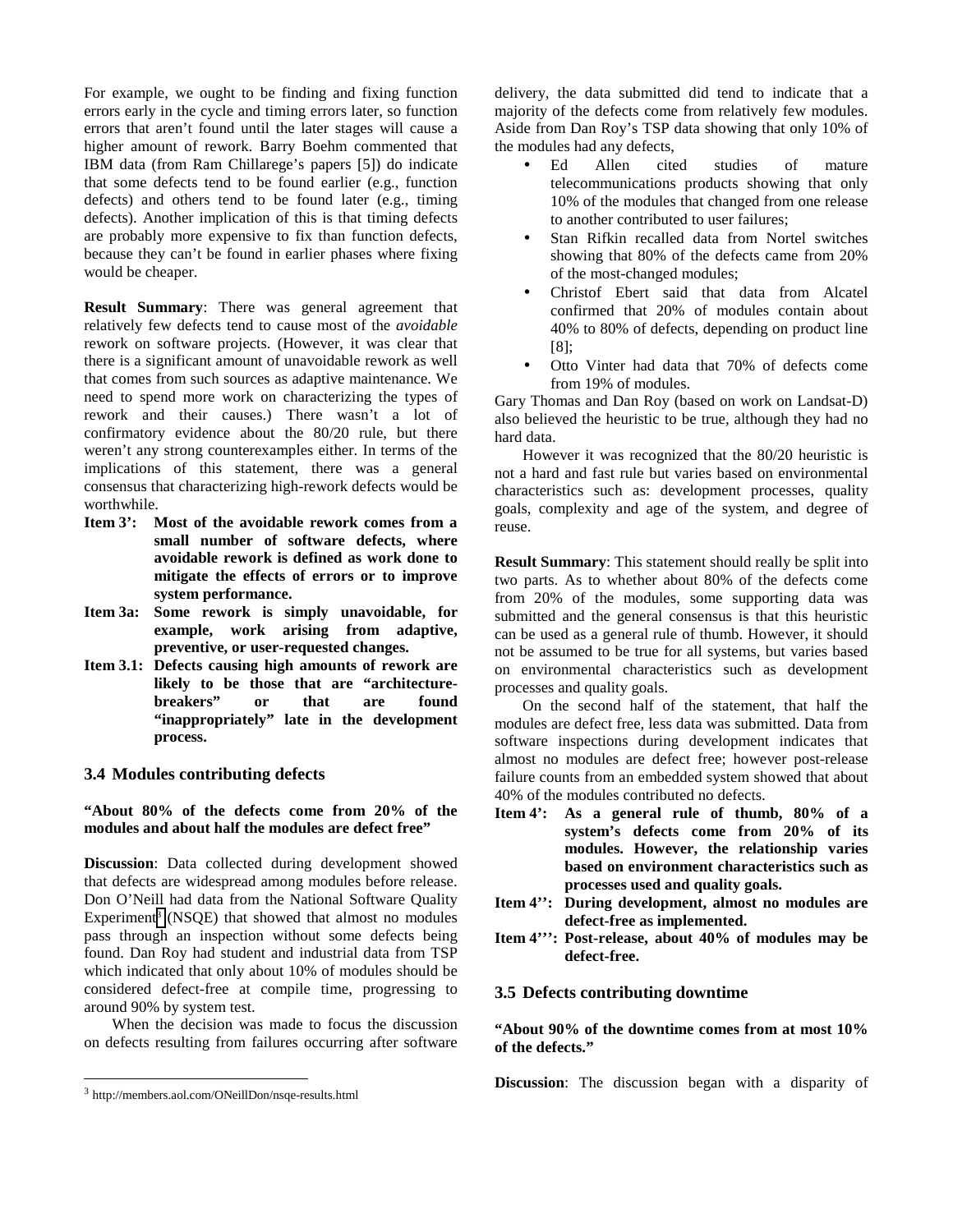opinions about whether organizations are collecting any data of this kind. Ray Madachy said that the intent of the heuristic was clear but he had no experience with organizations where downtime was a focus of measurement. Philip Johnson said he had seen that some companies have defect databases but it is highly unlikely that the information is traced back to resulting downtime or resulting changes. Stan Rifkin said that he had in fact seen data collected by clients of his but they are kept private, because the clients' contracts depend on service level agreements that give them a competitive edge.

Of those who had a feel for such data:

- Stan Rifkin said that in lower process maturity organizations, the downtime comes from a much larger spread of the defects than just 10%;
- Christof Ebert said that it depends on how you do the accounting, but that in telecommunications systems about 10% to 30% of all defects are classified as causing downtime and blocking systems;
- Gary Thomas said that this was a hard statement to support based on evaluating the data collected but that anecdotally, in his environment, for operational systems only 2% of defects recorded caused the system to go down (i.e. were Category 1 defects where the system was "Dead in the Water").

As Christof Ebert pointed out, what complicates the accounting is that downtime is not only a function of the system quality but also the environment, circumstances of usage, and the cost and time required for repair. Philip Johnson thought it unlikely that developers ever collect data at the level of detail that could answer this question, since there's no evidence that the effort required to trace defects to results would have a payoff for them.

**Result Summary**: On this statement, there was little consensus. There was a wide disparity of opinions about whether organizations even collect this information, and what they do with it if it is collected. Much of the discussion focused on what measures would need to be collected if organizations wanted useful insight in this area. **Item 5m: Insufficient data have been collected to posit** 

**a relationship between defects and the downtime they cause.** 

## **3.6 Contribution of peer reviews**

#### **"Peer reviews catch 60% of the defects."**

**Discussion:** Participants submitted a wide range of data on this issue.

• Oliver Laitenberger submitted a list of published data from several companies, in which defect detection effectiveness ranged from 19% to 93%, with most (6/10) of the sources falling in the 50%-

70% range.

- Bill Elliott provided data from a large project at Harris GCSD showing 64% of total defects in the product were found by inspection activities, and mentioned that these results seemed typical for the division, which had an average defect detection effectiveness of 68%. He also provided data summarizing industry averages for the number of defects remaining in software at various phases of the lifecycle. The averages (over hundreds of programs) show a 90% reduction in the number of defects between the design phase (99.5 faults/KLOC) and the beginning of testing phases (9.4 faults/KLOC), with most of that reduction due to inspection activities.
- Stan Rifkin referenced data from a case study in industry showing a rate of 70-80% for organizations with inspection experience.
- Don O'Neill summarized data received by the National Software Quality Experiment from across many organizations to show that the average detection rate was about 50-65% for less mature organizations, rising to 70-80% for structured software engineering organizations (which account for the majority of practitioners), and again to 85-95% for organizations employing disciplined software engineering practices.
- Dan Roy cited SEI PSP data showing an average of 60% of errors caught during design and code reviews, rising to 80% with the addition of cross reviews.
- Otto Vinter cited a study of various techniques to prevent requirements-related defects, which found that various forms of review techniques could together find about 60% of the requirementsrelated defects.
- James Miller cited data from experiments where review effectiveness was about 50%.
- Winsor Brown cited Michael Fagan's claim (which he has made since 1985) of "95% of defects found before testing" due to Fagan-style inspections.

 Thus the 60% heuristic seemed useful as a rule of thumb to describe the data that was submitted – although that data described inspections in several lifecycle phases (requirements, design, or code), with different process definitions, in various domains. The discussion began with an attempt to do a better comparison of the data by at least agreeing on a common definition of the defect detection rate as a measure of review effectiveness.

 Vic Basili proposed that the detection rate should be measured as the percentage found during a given review of all defects discovered in the product before release (that is, effectiveness should be determined by comparing the number of defects found during reviews with the number found during testing activities). The majority of participants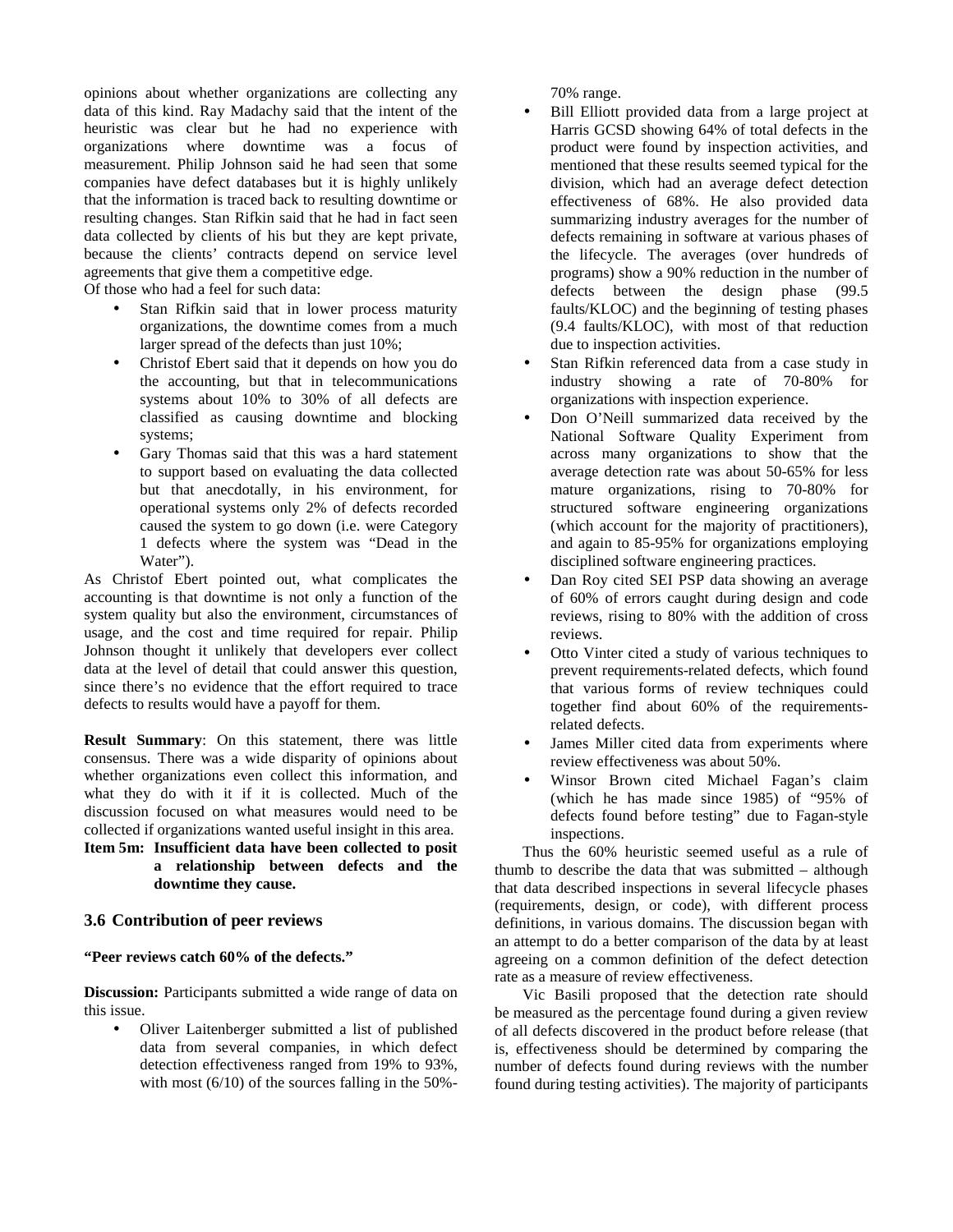felt that, using this definition, a valid heuristic is that reviews find 60-90% of defects. [The 90% value as a "fuzzy upper bound" was supported by publications by Capers Jones, Richard Lindner [10], Tim Olson [12], and also from the data submitted by Brown, Laitenberger, and O'Neill (for disciplined teams).] As Philip Johnson pointed out, this definition is only meaningful in an environment where there is a clear boundary between development and release.

 Several participants felt that this definition of defect detection rate does not capture all of the important aspects in measuring review effectiveness. Otto Vinter and Dan Port proposed a second definition, related to but extending the first: A review's defect detection rate should be measured as a percentage of all defects found over the lifetime of the product, including those found post-release. Vic Basili objected on the grounds that the total number of post-release defects can never be definitively known. However, Bill Elliott said that techniques exist to estimate the number of post-release defects at ship time.

**Result Summary**: On this issue there was consensus. Several participants described confirmatory evidence in the pre-meeting feedback and during the discussion. Although numbers varied, most sources reported that reviews caught more than half of a product's defects regardless of the domain, level of maturity of the organization, or lifecycle phase during which they were applied.

**Item 6': Reviews catch more than half of a product's defects regardless of the domain, level of maturity of the organization, or lifecycle phase during which they were applied.** 

## **3.7 Contribution of perspective-based reviews**

## **"Perspective-based reviews catch 35% more defects than non-directed reviews."**

**Discussion**: The only data submitted come from Oliver Laitenberger, who observed a 20-60% detection rate due to perspective-based reviews during controlled experiments. [To preserve impartiality, the eWorkshop organizers did not enter their own data into the discussion, but a good summary of experiences with perspective-based reviews can be found in [14].] These data were observed for PBR, a procedural approach to the individual preparation for reviews. Despite the lack of data, participants tended to agree in general that such reviews had promise for increased effectiveness, since they:

- provide more assurance that all pages of a review document are covered equally. That is, giving reviewers a perspective or scenario to follow helps keep them focused when they might normally lose interest or get tired toward the end. (Barry Boehm)
- help enforce a "speed limit" by requiring reviewers to process the information they read

from their particular point of view, rather than skimming quickly over it. (Dan Roy)

alter thinking patterns, by asking people to review the information not by itself but by relating it back to some particular point of view. (James Miller)

 Since perspective-based reviews seem to provide an effective way for reviewers to do the individual preparation phase, subsequent discussion centered on the relative importance of team meetings. Oliver Laitenberger felt that the individual preparation phase is more important for finding defects than the team meeting, so that efforts spent to improve an individual's effectiveness at finding defects in the first place are more important than efforts spent at optimizing the team meeting afterwards. Eileen Fagan disputed this by saying that Michael Fagan has data that show more defects found as a result of the meetings than were discovered during preparation. Winsor Brown wondered if the apparent discrepancy could be explained by the fact that, in Fagan's paradigm, inspection participants during the preparation phase are only required to prepare themselves to fulfill their role in the inspection meeting, at most identifying "areas of concern" that may be addressed during the meeting. Hence, the objective of individual preparation is not to identify defects explicitly.

 Participants did generally agree that the review meeting has positive effects even aside from defect detection, such as filtering out false positives, allowing participants to learn from each other, and convincing authors to submit future documents with fewer defects (Oliver Laitenberger, Eileen Fagan, Otto Vinter, Barry Boehm).

**Result Summary**: Few data were provided to quantify the effectiveness of perspective-based reviews. However, most participants agreed that having multiple perspectives represented during software reviews was an effective practice. Discussion centered on why this might be so and the implications as a result for review processes.

## **Item 7': Having multiple perspectives represented during software reviews is an effective practice.**

## **3.8 Contribution of disciplined personal practices**

**"Disciplined personal practices can reduce defect introduction rates by up to 75%."** 

**Discussion**: The pre-meeting feedback contributed little data concerning the effectiveness of disciplined *personal* practices. Don O'Neill cited figures from the NSQE showing that disciplined software engineering practices in general lowered defect insertion rates (10-15 defects/thousand lines vs. 20-30 defects/thousand lines for structured software engineering and 40-60 defects/thousand lines for undisciplined, ad hoc processes) as well as defect detection rates. Barry Boehm mentioned that similar rates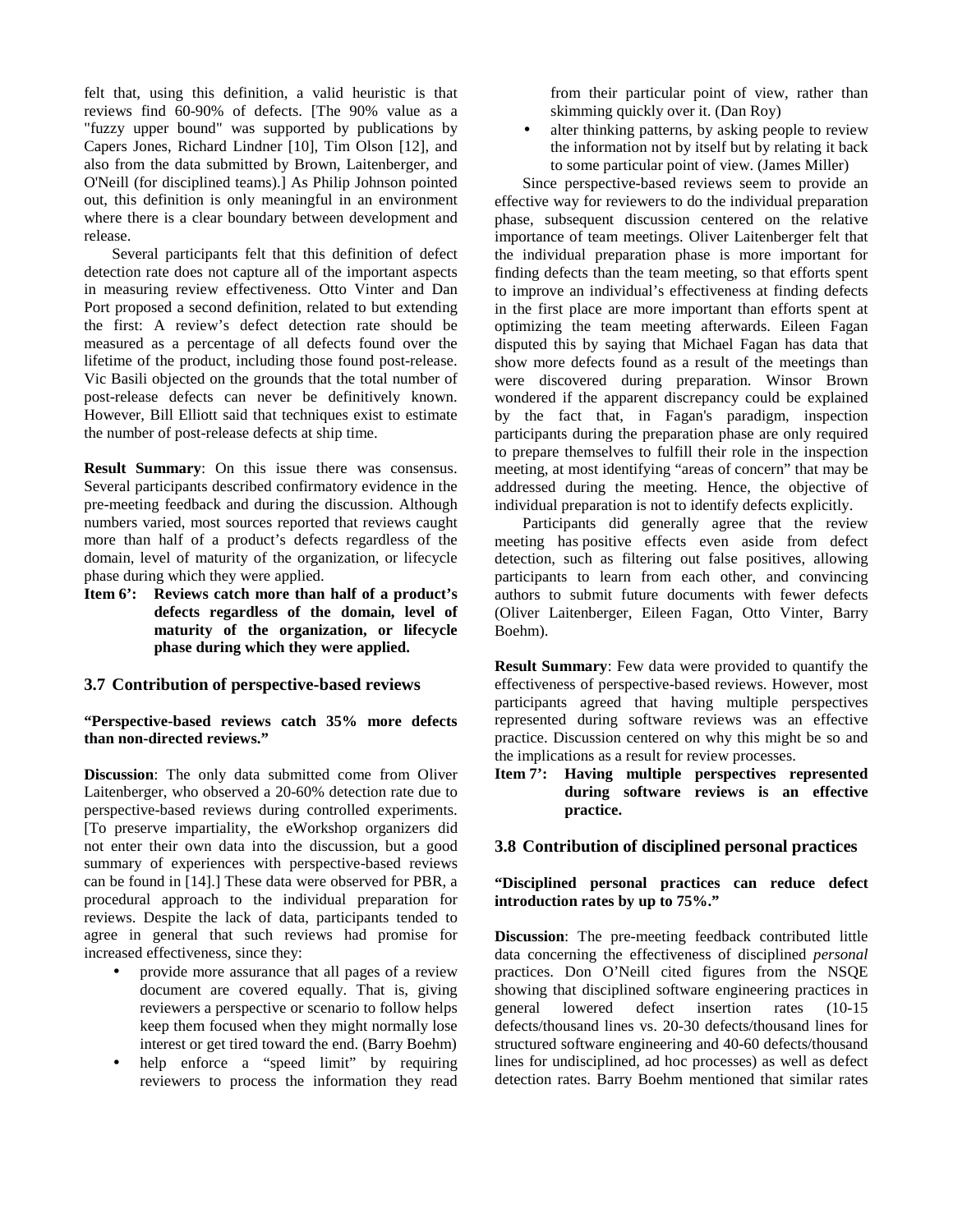were seen during the calibration of the COQUALMO model: average defect introduction rates were 10/KLOC in requirements, 20/KLOC in design, and 30/KLOC in code (numbers are not cumulative across phases).

 Dan Roy felt that the phrase *defect introduction* must be clarified. For example, the Personal Software Process defines a "defect" as anything that requires modification to the product, including compile errors. Because the NSQE is intended to measure inspection effectiveness, it doesn't use (nor does it need to) a definition that is as inclusive. Oliver Laitenberger agreed, saying that the focus of an inspection should not be on syntactical defects, which can be caught more cheaply by a compiler. Thus Dan Roy's definition would include many more items than are commonly counted in inspection data.

 Participants spent time refining the heuristic by discussing what kinds of practices could be included under the heading "disciplined personal practices." The majority felt that PSP was not the *only* such practice, just the best known. Cleanroom was nominated as another such practice (Vic Basili, Barry Boehm), and Winsor Brown pointed out that under a suitably broad definition, even disciplined practices of "desk checking" could be included. There was a bit of debate about whether extreme programming (XP) practices could be included, although no clear consensus emerged.

 Although little quantitative evidence of benefits for disciplined personal practices was established, participants did believe such practices provide benefits, especially in the areas of:

- Reducing defect introduction rates
- Increasing defect detection rates although inspection yield may be lower because better practices introduce fewer defects into the product in the first place (Barry Boehm)
- Reducing the cost of repairing a defect  $-$  because disciplined practices may mean that the artifact creator can repair the artifact with less effort (Martin Feather)

 In the absence of consensus on the issue, participants felt that a decision could only be made using some kind of framework to relate the defect insertion/removal numbers we do have from various phases. Two candidates were proposed:

- Martin Feather identified the "Defect Detection and Prevention" framework, an effort led by Steve Cornford of JPL. Although intended more for hardware defects, it seems applicable to hardware, software and combinations [7].
- Barry Boehm mentioned a model called COQUALMO, currently in its first draft, which tries to do this [3].

**Result Summary**: Few participants submitted data to support the heuristic concerning benefits of disciplined personal practices. Some discussion time was spent to come to a consensus as to what exactly should be included in the definition of such practices, although agreement was not reached on all candidates. Participants felt that the effectiveness of disciplined practices was related to a number of issues – defect introduction, removal, and costto-fix rates – across multiple stages of the lifecycle, and that without a framework to relate such numbers no global estimate of effectiveness could be reached. The discussion ended with two such frameworks being proposed.

- **Item 8': The effectiveness of disciplined personal practices is related to a number of issues (such as defect introduction, removal, and cost-to-fix rates) across multiple stages of the lifecycle.**
- **Item 8m: The real effect of personal practices on software defects cannot be quantified without a framework for relating defect introduction and removal rates across lifecycle phases.**

## **3.9 Cost of high-dependability**

**"All other things being equal, it costs 50% more per source instruction to develop high-dependability software products than to develop low-dependability software products. However, the investment is more than worth it if significant operations and maintenance costs are involved."** 

**Discussion**: Barry Boehm, who formalized the original heuristic, explained that the phrase "all other things being equal" in Item 9 came from the context of the COCOMO II calibration, which found that it was necessary to normalize the effects of often-correlated variables such as system complexity, development time and storage constraints. The total system cost escalation factor becomes a good deal higher when these effects are compounded.

 The data contributed by participants was sparse, but did indicate that high dependability is much more expensive than 50%. Dan Roy cited a study at NASA HQ that found a factor of 3 increase between the cost of relatively low-dependability ground software (\$70/LOC) and that of high-dependability flight software (\$220/LOC). Christof Ebert also reported that Alcatel considers highdependability software 10 times more expensive in the domain of distributed embedded legacy real-time environments.

 Don O'Neill addressed the question of whether development processes suitable for high-dependability software are more expensive, by using data from the NSQE to track the relative cost of ad-hoc, structured, and disciplined software engineering. NSQE data show that structured software engineering is 100% more expensive than ad-hoc while disciplined costs 200% more.

 Although participants found no appropriate measures during the discussion, Frank Anger felt that having ways to measure "levels of confidence" or "levels of dependability"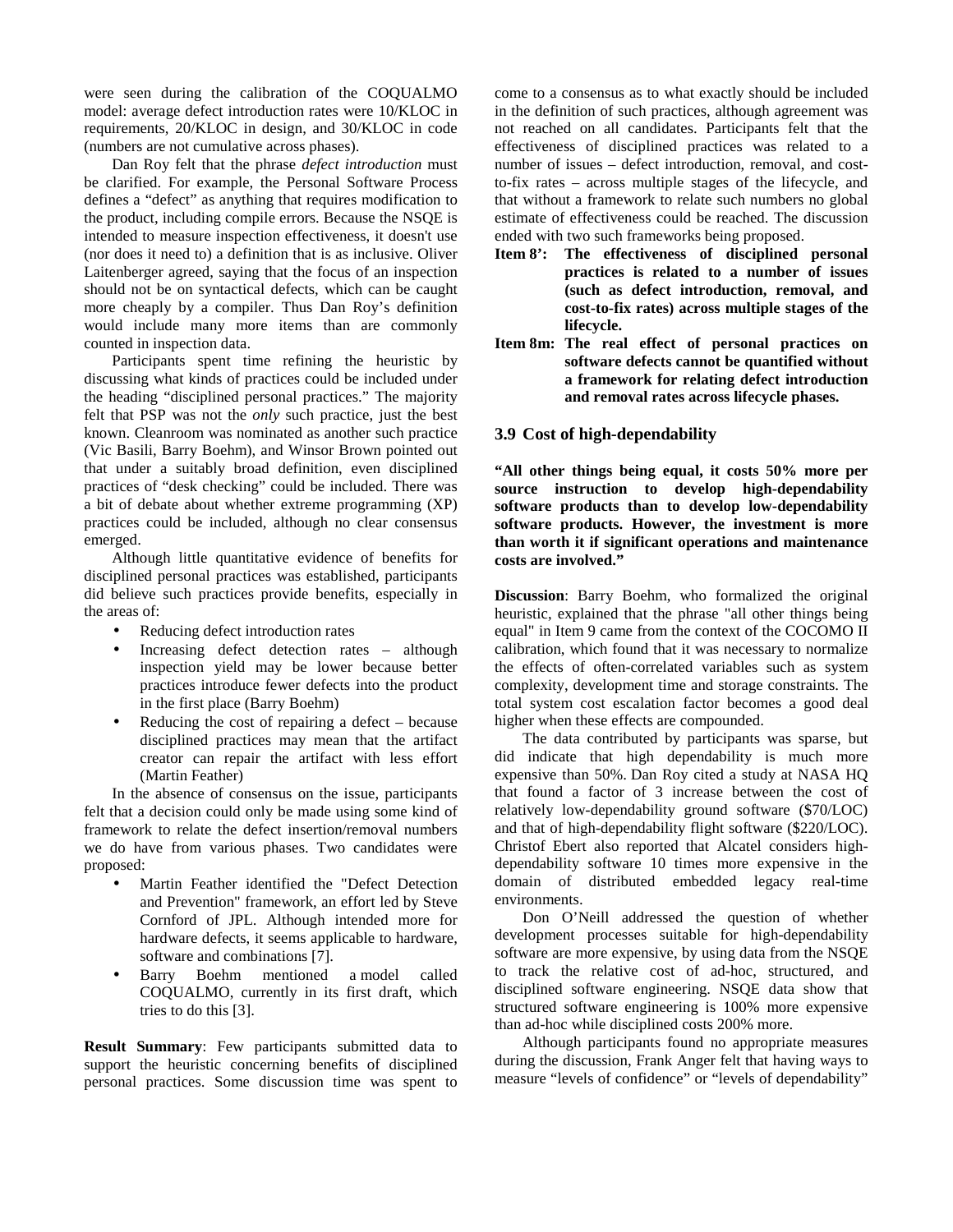for a system, and relating those levels to productivity rates or costs levels, was still a useful research goal.

**Result Summary**: High dependability software costs more per source instruction than low dependability software products. This being the consensus, participants of the discussion tended to agree that the cost factor is much more than 50% higher for high-dependability. Participants suggested that the cost may be from 3 to 10 times more expensive.

## **Item 9': High-dependability software costs three to ten times more per source instruction than low-dependability software.**

## **3.10 Software quality at delivery**

**"About 40-50% of user programs enter use with nontrivial defects."** 

**Discussion:** Participants began by discussing whether a majority of commercial systems contain defects at the time of release. Although no direct statistics were cited, several supporting facts were proposed that seemed to indicate a high likelihood of software being released with nontrivial defects:

- Results from the NSQE, cited by Don O'Neill, reveal that during development almost every inspection finds some significant defects. In over 3,000 inspection sessions, only a couple dozen have ever produced a zero yield.
- Dan Roy said that PSP data on hundreds of engineers shows that any program bigger than 200 LOC will have some bug in it. If only 10% of these are "nontrivial" then any program bigger than 2KLOC has one of these nontrivial defects.
- A rough estimate by Otto Vinter that every commercial product has a re-release every six months, not necessarily for updates in functionality but rather also to correct nontrivial defects that surface after some time in use, seems a consequence of high rates of systems entering use with nontrivial defects.

 Barry Boehm narrowed the discussion by noting that the original intent of the statement was to measure the software written by software users, not professional developers. The participants reached a consensus around a definition proposed by Vic Basili, defining a user program as one written by a non-professional software developer for use by other than himself. To help illustrate that this is a real phenomenon, Scott Henninger gave the example of NASA, where scientists often write their own software to analyze the data being returned from satellites. Given this definition, the only data that could be found was the original data Barry Boehm cited for the heuristic: lab studies reported 35-90% of models had defects; 21-26% of operational spreadsheet models had defects [4].

 Given the lack of data, participants discussed if this was a heuristic that was important to be further investigated. Winsor Brown felt the answer was "yes" and the underlying issue is that non-professional programmers can be helped if the software engineering field can reach out and teach them basic principles, for example for the process of creating high-quality spreadsheets. Scott Henninger felt the important issue was whether we had a true understanding of the difference between professional and non-professional programmers; how many professionals might not be actually applying what we would consider good software engineering practices?

**Result Summary**: There was a consensus that a majority of systems have non-trivial defects when they enter use, although participants felt that the figure is higher than 40- 50% and not limited only to user-created programs. Experience seems to indicate that a large percentage of software systems of all types contain defects that affect execution. Such information can serve as a baseline for future assessments of development effectiveness.

## **Item 10': More than half of all types of software systems enter use with defects that affect execution.**

## **4. Implications for researchers**

Aside from recognizing where consensus agrees on aspects of software defect reduction, the eWorkshops were also helpful in identifying areas where the current state of the knowledge is insufficient to draw the level of conclusions that were desired. In this way the participants also helped point to important open research questions. For example, before the items on the original list can be entirely corroborated, some gaps in the existing knowledge must be addressed:

- Item 5m: Insufficient data have been collected to posit a relationship between defects and the downtime they cause.
- Item 8m: The real effect of personal practices on software defects cannot be quantified without a framework for relating defect introduction and removal rates across lifecycle phases.

 Additionally, during the discussions important ideas were raised for extending the list, or for identifying situations in which the items on the list do not give enough information:

- How do we measure the impact of software defects in non-waterfall lifecycles, where requirements and implementation phases are so intertwined that it no longer makes sense to talk about "early" versus "late" phases of development?
- What are the root causes for different types of defects, and can we find preventive mechanisms that can improve resulting software quality?